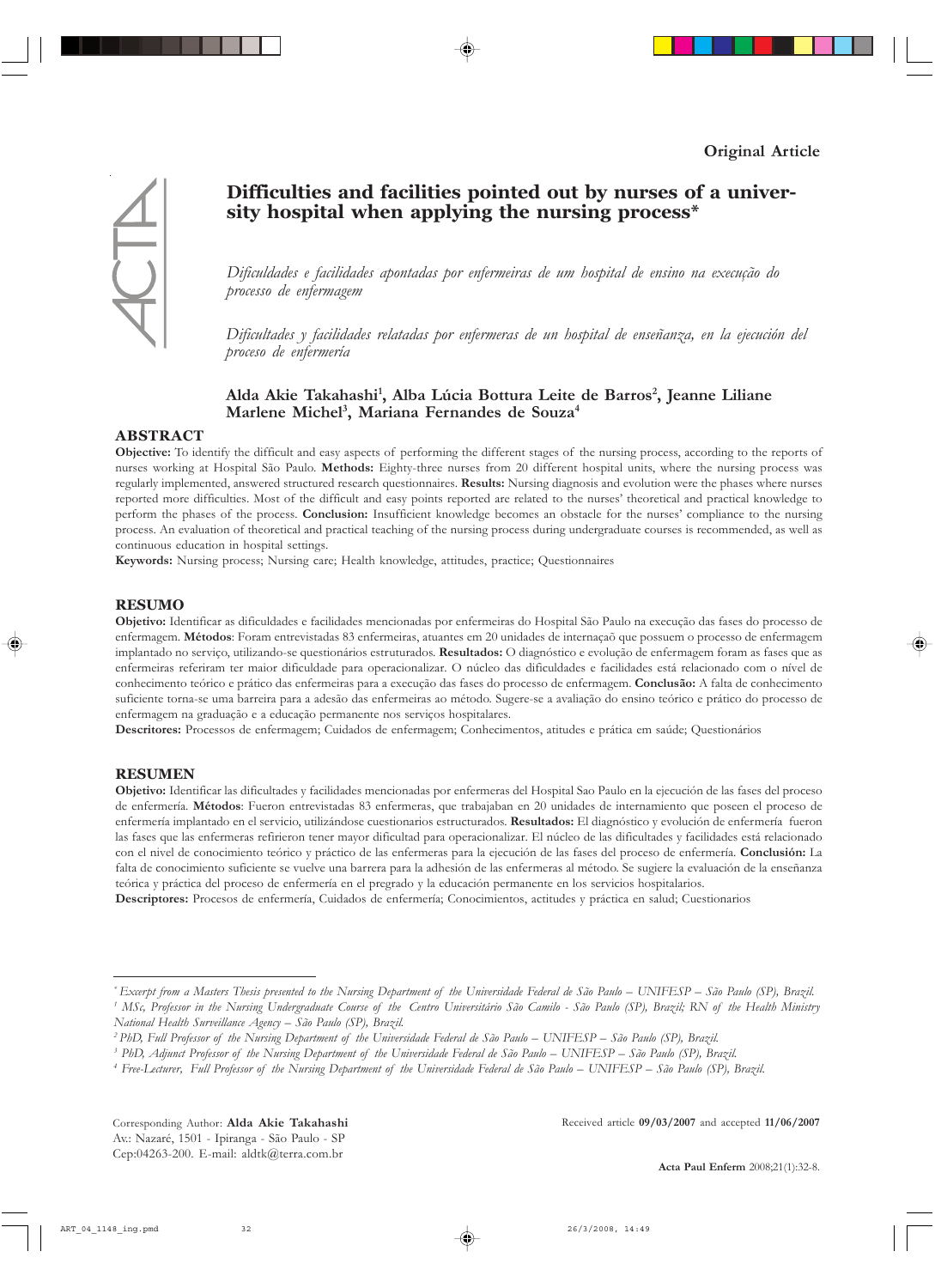#### **INTRODUCTION**

Nurses in health institutions have been using the nursing process as a work method to plan therapeutic actions, thus aiming towards the systematization of nursing care (SNC).

Studies reporting SNC experiences $(1-2)$  mention the difficulties found for its implementation, but they point that a greater challenge lies in maintaining it as a natural process.

These difficulties have also been observed in the professional experience of the first author of this study, when the SNC was being implemented in a public hospital in the 1990s. The author noticed that the success of the systematization was linked to the adoption of a working process and the aggregation of specific variables. These variables comprise: procedural working reforms, redefinition of conceptual and behavioral values of the actors taking part in the scenario where the process occurred, activity delimitation. Consequently, success is also associated with the roles played in the organization, specific scientific knowledge, and infrastructural reformulation of the service.

Barros<sup>(3)</sup> reports a similar reality and observes that, although all the aforementioned organizational measures had been implemented, the nurses' difficulties to execute the nursing process implanted in the institution remained for all professionals, continuously.

Considering these questions, the development of a study was necessary; one that could make possible to find answers to the following questions:

- Why has it been difficult to implement the process of systematization of nursing care in hospital units?

- Why is the nursing process not designed as the nurse's main activity in the daily professional practice?

A research was performed based on these inquiries, aiming to identify difficult points and easy points described by the nurses of Hospital São Paulo (HSP) to carry out the phases of the nursing process in their workplace.

The health care model adopted in the nursing service of HSP<sup>(3)</sup> was based on Horta's, Orem's, biomedical and epidemiological conceptual risk models . The nursing process adopted in the HSP is composed of five phases: data collection or nursing history; nursing diagnosis; care planning; implementation or prescription; and nursing evaluation or evolution. To elaborate the nursing diagnosis, the North American Nursing Diagnosis Association (NANDA) taxonomy was used.

#### **METHODS**

The descriptive/exploratory study was approved by the Research Ethics Committee of the Federal University of São Paulo (UNIFESP). The study was performed at HSP, the university hospital belonging to that institution, in September/2000. The population consisted of 111 active nurses in 20 hospitalization units, and the sample comprehended 83 nurses (74.7%) who agreed to participate in this study and signed the consent term.

Data were collected by the first author of this study, respecting Resolution #196/96 of the Ministry of Health, which regulates research involving human beings. Two questionnaires were used in the study, totaling 26 questions (both structured and open-ended) elaborated from theoretical references about the systematization of care and nursing diagnosis of the NANDA, models of care and brochures adopted at HSP.

The data were entered in an electronic database, using Microsoft Excel Æ 2000 spreadsheets. No questionnaire was lost, and statistical analysis of the data coming from structured questions was performed using absolute and relative distribution of variables. Data from the openended questions were analyzed according to content and grouped according to their affinity.

### **RESULTS**

Table 1 shows that 58.5% of nurses reported they experienced difficulties when performing nursing diagnosis; 34.2% faced difficulties with nursing evolution; 32.0% with care planning, 28.7% with data collection, and 23.2% mentioned difficulties with nursing prescription.

**Table 1**  $-$  Phases of the nursing process nurses find difficult to perform - Hospital São Paulo, 2000

|                                  | <b>Difficulties</b> |               |    |               |       |               |  |  |  |  |
|----------------------------------|---------------------|---------------|----|---------------|-------|---------------|--|--|--|--|
| Phases of the nursing<br>process |                     | Yes           |    | No            | Total |               |  |  |  |  |
|                                  | n                   | $\frac{0}{0}$ | n  | $\frac{0}{0}$ | n     | $\frac{0}{0}$ |  |  |  |  |
| Data collection***               | 23                  | 28.7          | 57 | 71.3          | 80    | 100           |  |  |  |  |
| $Diagonosis*$                    | 48                  | 58.5          | 34 | 41.5          | 82    | 100           |  |  |  |  |
| Planning **                      | 26                  | 32.0          | 55 | 68.0          | 81    | 100           |  |  |  |  |
| Prescription *                   | 19                  | 23.2          | 63 | 76.8          | 82    | 100           |  |  |  |  |
| Evolution <sup>*</sup>           | 28                  | 34.2          | 54 | 65.8          | 82    | 100           |  |  |  |  |

\* one nurse did not respond

\*\* two nurses did not respond

\*\*\* three nurses did not respond

n = number of respondents

Table 2 shows difficulties found by nurses in order to perform the components of each phase of the nursing process. For data collection, 53.2% of the answers were observed to relate difficulties in executing the interview, and 46.8% reported difficulties with the physical exam. Regarding the components of the nursing diagnosis, 39.3% reported difficulties in identifying the defining characteristics; 34.5% in establishing diagnostic characteristics; and 26.2% reported related factors. As for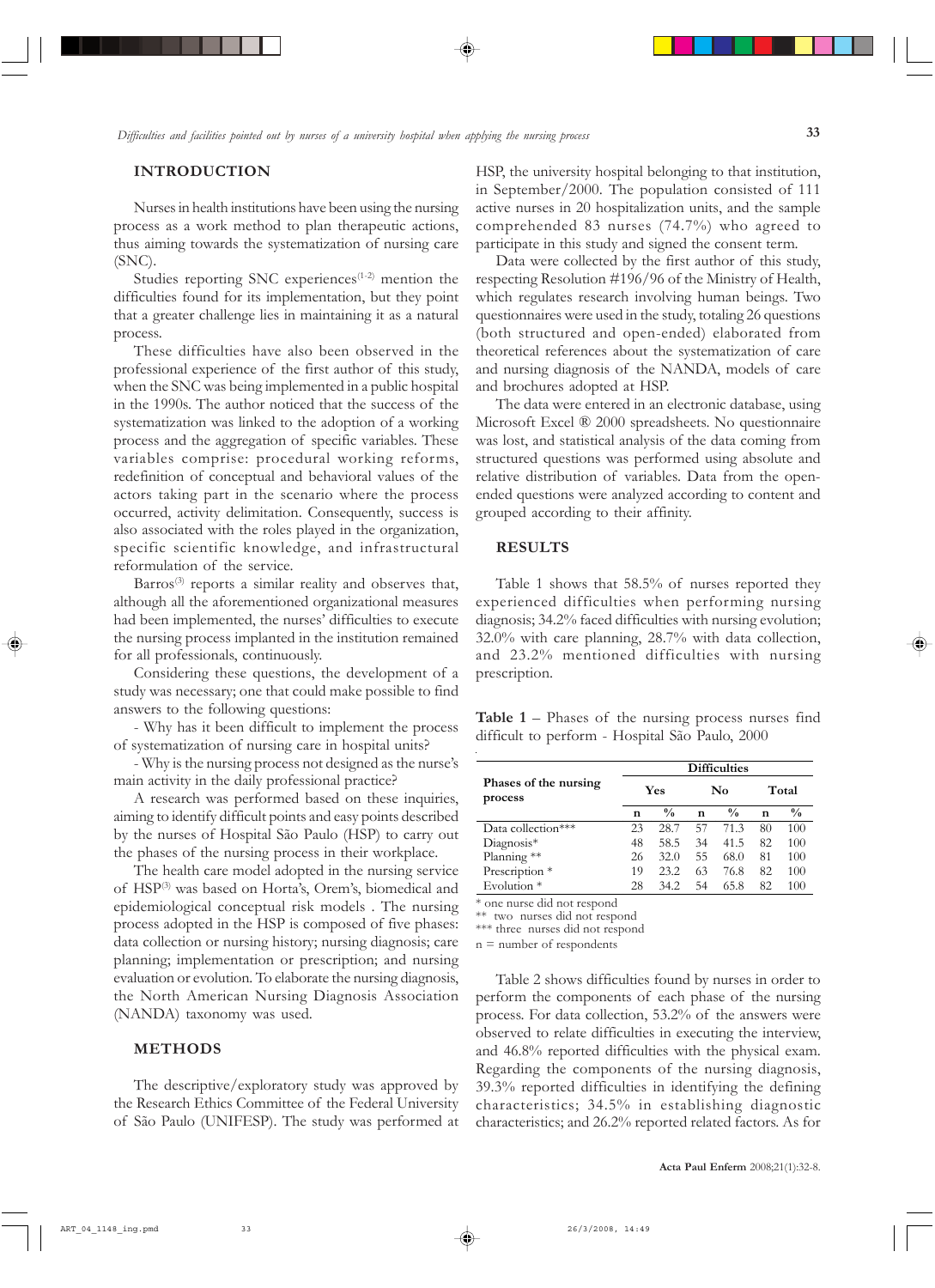| <b>Phases of the Nursing Process</b> |    |               |                          |    |               |                                |    |               |  |  |
|--------------------------------------|----|---------------|--------------------------|----|---------------|--------------------------------|----|---------------|--|--|
| Data Collection                      |    |               | <b>Nursing Diagnosis</b> |    |               | Care Planning                  |    |               |  |  |
| $N = 47$                             |    |               | $N = 58$                 |    |               | $N = 58$                       |    |               |  |  |
| Components                           | n* | $\frac{0}{0}$ | Components               | n* | $\frac{0}{0}$ | Components                     | n  | $\frac{0}{0}$ |  |  |
| Interview                            | 33 | 53.2          | Defining characteristics | 33 | 39.3          | Definition of expected results | 41 | 70,7          |  |  |
| Physical exam                        | 29 | 46.8          | Diagnostic Categories    | 29 | 34.5          | Intervention proposals         |    | 29,3          |  |  |
|                                      |    |               | Related factors          | 12 | 26,2          |                                |    |               |  |  |
| Total                                | 62 | 100.0         | Total                    | 84 | 100.0         | Total                          | 58 | 100,0         |  |  |

**Table 2** – Components of the phases of the nursing process where the nurses find difficulties

 $N =$  number of respondents

 $n =$  number of responses

\* non-mutually-excluding responses

**Table 3**  $-$  Physical exam technique nurses reported as difficult to perform

|              | Physical exam technique     |               | Frequency |  |  |  |
|--------------|-----------------------------|---------------|-----------|--|--|--|
|              | n*                          | $\frac{0}{0}$ |           |  |  |  |
| Auscultation |                             | 16            | 39,0      |  |  |  |
| Percussion   |                             | 14            | 34,1      |  |  |  |
| Palpation    |                             |               | 17,1      |  |  |  |
| Inspection   |                             |               | 9,8       |  |  |  |
| Total        |                             | 41            | 100,0     |  |  |  |
|              | $N =$ number of respondents |               |           |  |  |  |

responc

 $n =$  number of responses

\* non-mutually-excluding responses

care planning, 70.7% of the answers indicated difficulties in determining the expected results, and 29.3% in proposing intervention.

Considering the difficulties reported in the nurses' everyday practice when performing physical exams, the option of choice was to investigate the problems that they faced when performing the techniques employed in this activity, shown in Table 3. Forty-one

answers were received from 29 respondents, with 39% mentioning difficulties with auscultation, 34.1% with percussion, 17.1% with palpation, and 9.8% with inspection.

The Table 4 shows answers from nurses regarding the reasons they attribute to the difficulties found when executing each phase of the nursing process. The reasons presented for data collection were: "Lack of time" (43.5%); "Patient's limitation to inform"  $(21.7\%)$ ; "Brochure used is inadequate", and "Lack of theoretical knowledge"  $(17.4\%)$ . For nursing diagnosis: "Defining diagnostic characteristics" (51%), "Lack of theoretical knowledge"  $(26.4\%)$ , and "Lack of practical exercise" (15.1%). For care planning: "Lack of theoretical knowledge" (36.3%), "Lack of practical exercise" (31.8%), and "Lack of time"  $(9.1\%)$ . For nursing prescription: "Lack of theoretical knowledge" (47.0%), "Lack of time" (17.6%), "Lack of practical exercise", and "Lack of resources" (11.8%). Finally, the reasons attributed to difficulties

**Table 4** – Difficulties attributed by the nurses to execute the phases of the nursing process

|                                    | <b>Phases of the Nursing Process</b> |               |                                  |               |                              |               |                                     |               |                                  |               |
|------------------------------------|--------------------------------------|---------------|----------------------------------|---------------|------------------------------|---------------|-------------------------------------|---------------|----------------------------------|---------------|
| <b>Reasons for difficulty</b>      | Data<br>Collection<br>$N = 19$       |               | Nursing<br>Diagnosis<br>$N = 42$ |               | Care<br>Planning<br>$N = 17$ |               | Nursing<br>Prescription<br>$N = 14$ |               | Nursing<br>Evolution<br>$N = 23$ |               |
|                                    |                                      |               |                                  |               |                              |               |                                     |               |                                  |               |
|                                    |                                      |               |                                  |               |                              |               |                                     |               |                                  |               |
|                                    | $n^*$                                | $\frac{0}{0}$ | $n^*$                            | $\frac{0}{0}$ | $n^*$                        | $\frac{0}{0}$ | $n^*$                               | $\frac{0}{0}$ | $n^*$                            | $\frac{0}{0}$ |
| Lack of time                       | 10                                   | 43.5          |                                  |               | 02                           | 9,1           | 03                                  | 17,6          | 09                               | 30,0          |
| Lack of theoretical knowledge      | 04                                   | 17.4          | 14                               | 26,4          | 08                           | 36,3          | 08                                  | 47,0          | 09                               | 30,0          |
| Lack of practical exercise         |                                      |               | 08                               | 15,1          | 07                           | 31,8          | 02                                  | 11,8          |                                  |               |
| Brochure in use is inadequate      | 17.4<br>$^{04}$                      |               |                                  |               |                              |               |                                     |               |                                  |               |
| Patient's limitation to inform     | 05<br>21.7                           |               |                                  |               |                              |               |                                     |               |                                  |               |
| Defining diagnosis characteristics |                                      |               | 27                               | 51,0          |                              |               |                                     |               |                                  |               |
| Lack of resources                  |                                      |               |                                  |               |                              |               | 02                                  | 11,8          |                                  |               |
| Medical records unavailable        |                                      |               |                                  |               |                              |               |                                     |               | 03                               | 10,0          |
| Not being able to follow patient's |                                      |               |                                  |               |                              |               |                                     |               | 02                               | 6,7           |
| evolution on a daily basis         |                                      |               |                                  |               |                              |               |                                     |               |                                  |               |
| Not performing the other phases    |                                      |               |                                  |               |                              |               |                                     |               | 02                               | 6,7           |
| of the nursing process             |                                      |               |                                  |               |                              |               |                                     |               |                                  |               |
| Not enough staff in the unit       |                                      |               |                                  |               |                              |               |                                     |               | 02                               | 6,7           |
| Other reasons                      |                                      |               | 04                               | 7,5           | 05                           | 22,8          | 02                                  | 11,8          | 03                               | 10,0          |
| Total                              | 23                                   | 100,0         | 53                               | 100,0         | 22                           | 100,0         | 17                                  | 100,0         | 30                               | 100,0         |

 $N =$  number of respondents

 $n =$  number of responses

\* non-mutually-excluding responses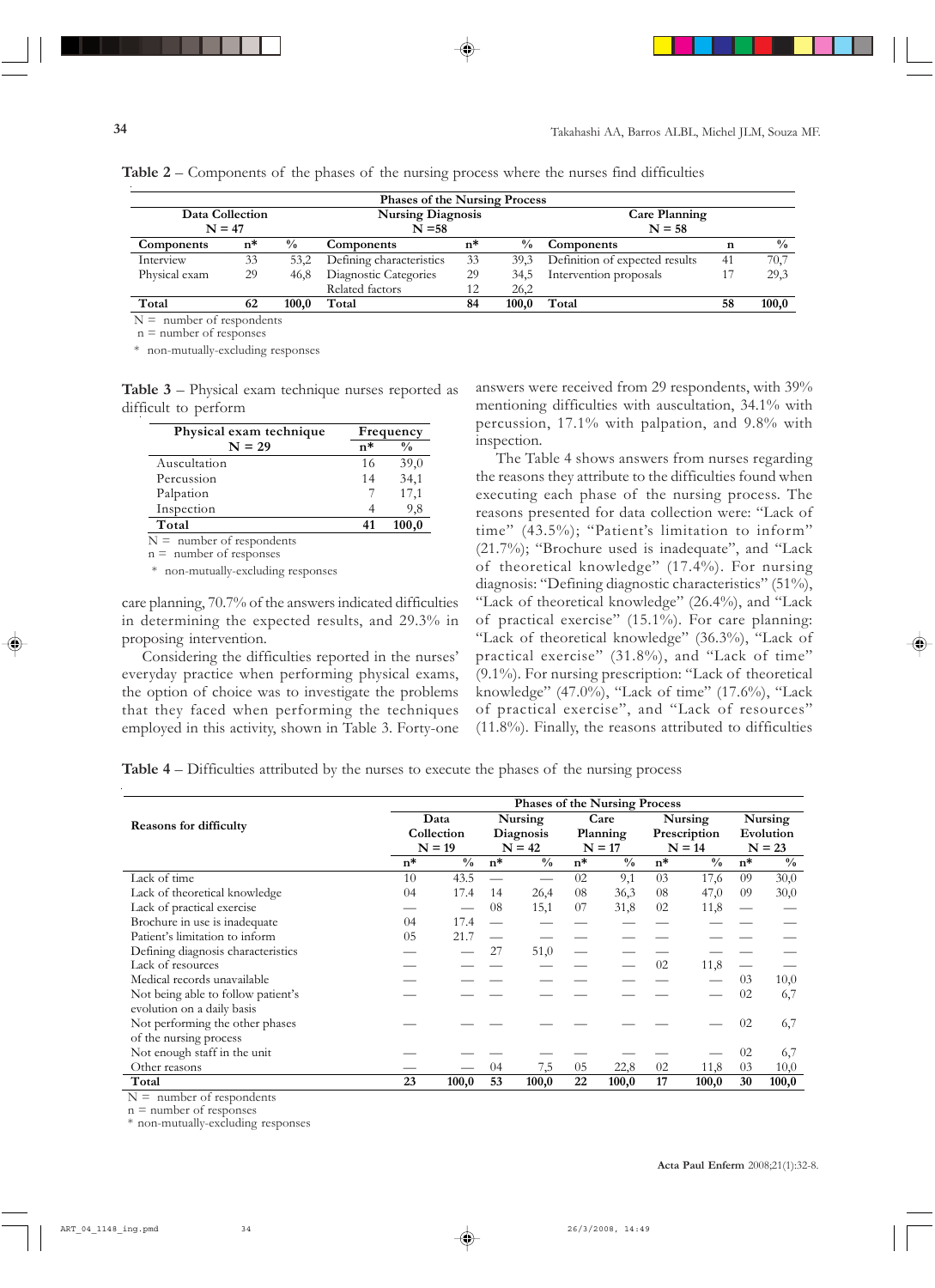|  |  |  | Table 5 - Easy aspects in executing the phases of the nursing process, as reported by nurse |
|--|--|--|---------------------------------------------------------------------------------------------|
|  |  |  |                                                                                             |

|                                                                                                  | Phases of the nursing process |                                                       |    |                                  |    |                              |    |                          |         |                       |    |
|--------------------------------------------------------------------------------------------------|-------------------------------|-------------------------------------------------------|----|----------------------------------|----|------------------------------|----|--------------------------|---------|-----------------------|----|
| Reasons for the easy aspects                                                                     |                               | Data<br>Collection<br>$N = 31$                        |    | Nursing<br>Diagnosis<br>$N = 10$ |    | Care<br>Planning<br>$N = 24$ |    | Nursing                  | Nursing |                       |    |
|                                                                                                  |                               |                                                       |    |                                  |    |                              |    | Prescription<br>$N = 32$ |         | Evolution<br>$N = 16$ |    |
|                                                                                                  |                               |                                                       |    |                                  |    |                              |    |                          |         |                       |    |
|                                                                                                  |                               | Has theoretical knowledge and practical<br>experience |    |                                  | 06 | 60,0                         | 08 | 33,4                     | 14      | 41,2                  | 08 |
| Received theoretical-practical training in the<br>hospital                                       |                               | 14,4                                                  |    |                                  | 02 | 8,3                          | 03 | 8,8                      | 03      | 17,6                  |    |
| Learned and executed the phase during graduation<br>Performed the previous phases of the Nursing |                               | 17,1                                                  |    |                                  | 02 | 8,3                          | 02 | 5,9                      | 02      | 11,8                  |    |
|                                                                                                  |                               |                                                       |    |                                  | 07 | 29,2                         | 13 | 38,2                     | 01      | 5,9                   |    |
| Process                                                                                          |                               |                                                       |    |                                  |    |                              |    |                          |         |                       |    |
| Finds it easy to communicate                                                                     | 06                            | 17,1                                                  |    |                                  |    |                              |    |                          |         |                       |    |
| It is the quickest and most objective phase of the<br>nursing process                            |                               | 17,1                                                  |    |                                  |    |                              |    |                          |         |                       |    |
| Uses books as reference sources                                                                  |                               |                                                       | 03 | 30,0                             | 03 | 12,5                         |    |                          |         |                       |    |
| Has enough time for performing the phase                                                         |                               |                                                       | 01 | 10,0                             |    |                              |    |                          |         |                       |    |
| Has brochures directed and adequate to the<br>service in the unit                                |                               | 22,9                                                  |    |                                  |    |                              |    |                          |         |                       |    |
| Other facilitators                                                                               | 04                            | 11,4                                                  |    |                                  | 02 | 8,3                          | 02 | 5,9                      | 03      | 17,6                  |    |
| Total                                                                                            |                               | 100,0                                                 | 10 | 100,0                            | 24 | 100,0                        | 34 | 100,0                    | 17      | 100,0                 |    |

 $N =$  number of respondents

 $n =$  number of responses

\* non-mutually-excluding responses

in nursing evolution were: "Lack of knowledge" and "Lack of time" (30% each), "Medical records unavailable" (10.0%), "Not being able to follow patient's evolution daily", "Not performing the other phases of the nursing process", and "Not enough staff in the unit"  $(6.7\%$  each).

Table 5 shows easy aspects reported by the nurses for the execution of each phase of the nursing process, among them: "Having theoretical knowledge and practical experience" to execute diagnosis  $(60\%)$ , evolution (47.1%), prescription (41.2%) and assistance planning  $(33.4\%)$ ; "Having received theoreticalpractical training at the hospital", for the execution of the phases: evolution (17.6%), data collection  $(14.4\%)$ , prescription  $(8.8\%)$  and planning  $(8.3\%)$ ; ìHaving learned and executed the phase during graduation", related to the phases: data collection (17.1%), evolution (11.8%), planning (8.3%) and prescription  $(5.9\%)$ ; "Having performed the previous phases of the nursing process", for the execution of the phases: prescription (38.2%), planning (29.2%) and nursing evolution  $(5.9\%)$ ; "Using books as reference sources" for the phases: diagnostics (30%) and planning  $(12.5\%)$ ; "Being communicative" and "Being the fastest and most objective phase of the nursing process" were quoted as being easy aspects to execute data collection  $(17.1\%)$ ; "Having a brochure that is suitable for the service" was also considered an easy aspect of data collection  $(22.9\%)$ , and "having enough time for the execution" was quoted when dealing with nursing diagnosis (10%).

#### **DISCUSSION**

**Phases of the nursing process in which nurses find difficulties and reasons why that happens**

The data presented in Table 1 show that the phase considered the most difficult by nurses is diagnosis, followed by the phases of evolution and care planning, which are similar to results found in other studies $(1, 4)$ .

The most important cause of difficulty reported for nursing diagnosis (Table 4) was having insufficient basic and specific theoretical knowledge about diagnostic taxonomy for practical applications. The nurses stated that this was due to "not having learned and not knowing how to do it or how to interpret it".

Reports also showed that the nursing diagnosis reasoning depended on medical diagnosis (biomedical reasoning). Nurses stated that the difficulty in determining the nursing diagnosis happens because these were dependent on the disease, and doubts increased even more when the physician marked the patient's diagnosis with a question mark. It should also be mentioned that the patient's problems, when approached by the nurse, are different from those approached by the physician, although the methods used for their identification and the use of diagnostic categories are similar $(5)$ .

Table 2 shows that nurses considered every diagnosis phase as being difficult to perform. In order to identify the defining characteristics, the difficulties were linked to the cognitive demands for the capacity of grouping the data collected and relate them with the client's health problems. Nurses also considered that determining the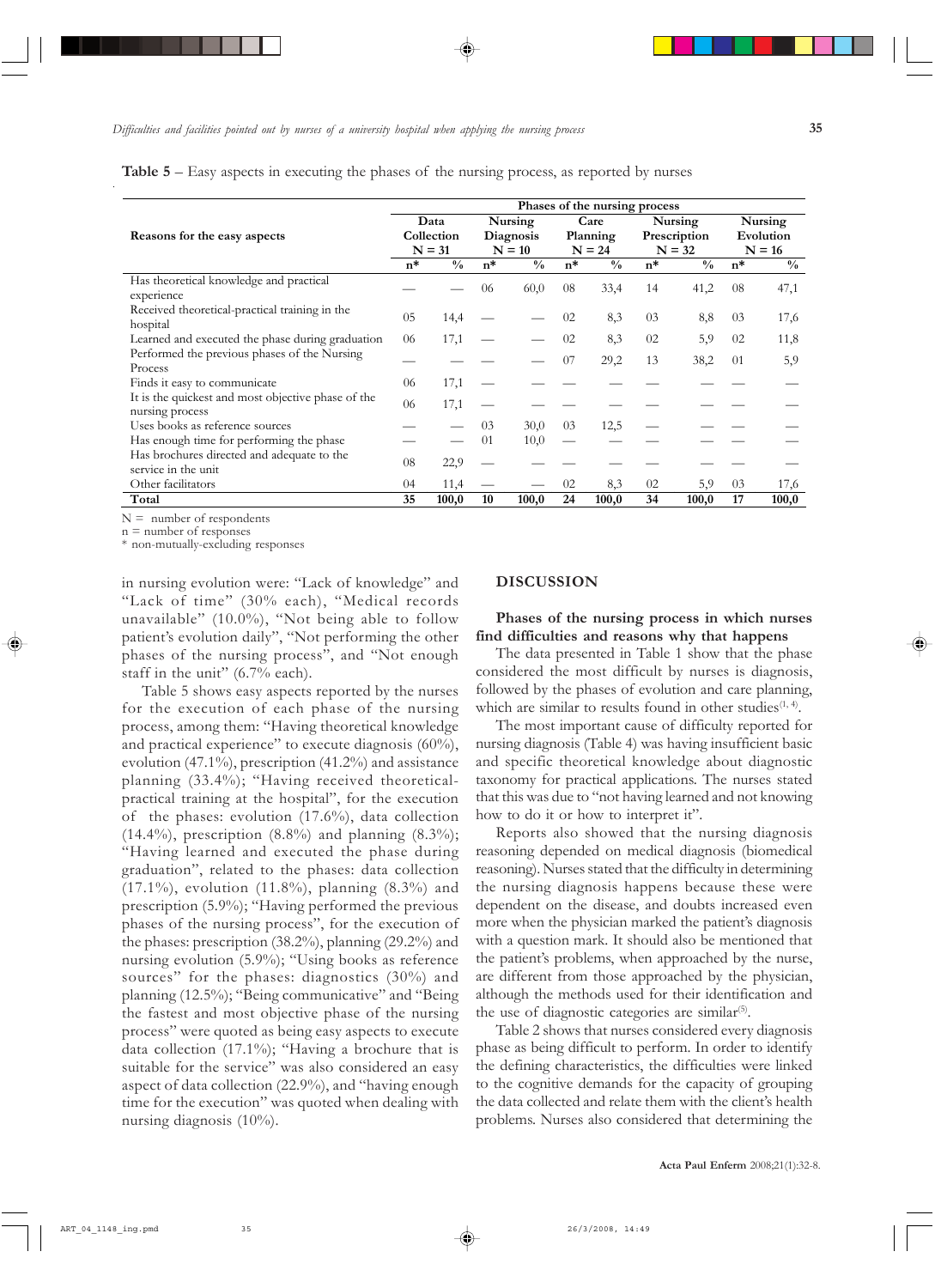diagnosis categories, also highlighted as a difficult stage when establishing the nursing diagnosis in another study<sup>(6)</sup>, was a difficult task. The difficulties involved refer to insufficient theoretical background, human and biological sciences, added to a lack of knowledge in Semiology (necessary to perform physical exam techniques - inspection, palpation, percussion and auscultation, as shown on Table 3) to collect and interpret relevant data. Furthermore, regarding the identification of related factors, difficulties are linked to the necessary degree of knowledge for observing behavior changes or normal manifestations (standard), and relate the inference defined from the data collected.

Other authors also mention nursing evolution as being a problem<sup> $(7-8)$ </sup>. This refers to the second phase where difficulties were pointed out when the nursing process is executed (Table 1). According to one of them $^{(8)}$ , the nurses consider evolution difficult because it demands in-depth technical-scientific knowledge, reasoning, and constant updating on physiopathology.

Lack of knowledge, mentioned in Table 4 as a complicating factor when performing evolution, is related to specific knowledge of the evolution content (what to evolve and how to evolve). These doubts reflect the nurses' insufficient knowledge when facing the meaning and objective of nursing evolution, not associating this phase with the need of critical reflection to focus on analyzing the client's responses and development in relation to the proposed therapy.

Care planning, mentioned as a source of difficulty for 32.0% of the nurses (Table 1), is the final product of the act of planning care, and it is observed as not being very commonly used in SNC practices. At this point, the problem (diagnosis), the goals (expected results) and specific actions to be performed (proposed interventions) should be present.

Table 2 shows that the determination of expected results, similar to the findings of another study $(6)$ , was considered the most difficult component when performing care planning. Table 4 shows that the difficulties in this phase are related to "lack of theoretical knowledge" and "lack of practical exercise". These were the explanations presented for the fact that the component phases of care planning are not registered, under the allegation of not being able to perform this phase due to "lack of knowledge" and better understanding". Furthermore, nurses consider it "very complicated", or "not part of the everyday routine".

Regarding nursing prescription, where fewer nurses (23.2%) reported difficulties (Table 1), literature presents different perspectives. One of the studies shows similar results(4), while others point this phase as the most difficult<sup>(2)</sup>, the most important<sup>(8)</sup>, and the most commonly used to teach the nursing process in nursing schools<sup>(9)</sup>. Lack of theoretical knowledge and lack of practical exercise, mentioned as complicating factors in Table 4 were attributed to insufficient scientific knowledge needed to prescribe adequate activities. Many times, for fear of assuming a nursing behavior and its consequences, the nurses adopt the easier way of letting the physician make the decisions $(10)$ .

Finally, results regarding data collection (Table 1) show that only 23 nurses (28.7%) reported difficulties. These results have no logic correspondence with the answers presented in Table 2, where twice as many nurses (47; 56.6%) mentioned having difficulties with the interview or the physical exam. They report difficulties regarding the techniques that make up this phase, with the highest difficulty being to carry out the interview. Divergence among the responses presented allows for the inference that the nurses may be unaware of the components of each of the nursing process phases. The difficulties faced when performing the physical exam are also shown in other studies<sup> $(1, 3-4)$ </sup>. One of these concluded that the nurses performed the physical exam incompletely, focusing only the system affected by the disease<sup>(4)</sup>. The second study observes that, although SNC has been implemented for almost 20 years in the hospital studied, nearly half the interviewed nurses said they had difficulties with the physical  $exam<sup>(1)</sup>$ . The third study reports that one of the obstacles to the implementation of the nursing process in a university hospital was the nurses' difficulty to perform the physical exam, especially lung and heart auscultation, as well as percussion and palpation(3). Table 3 presents a similar finding to this last study, revealing that the most difficult aspect of the physical exam was the technique of auscultation, followed by percussion. Inspection was the method of lowest difficulty, followed by palpation.

Table 4 highlights "lack of time" as the most commonly mentioned hindrance to perform data collection (43.5%). A similar result was found by Farias<sup>(1)</sup>, when concluding that the nurses did not fill out the nursing history form (data collection) due to lack of time. Although the time necessary to execute each phase of the process is known, particularly data collection, the fundamental importance of this phase should be considered, since it constitutes the assessment reference that allows for the unfolding (and efficiency) of all subsequent stages, and for being configured as the nurse's exclusive responsibility, which must not be delegated.

## **Easy aspects in executing the phases of the nursing process**

It can be observed in Table 5 that about half the answers pointing to the easy aspects of performing the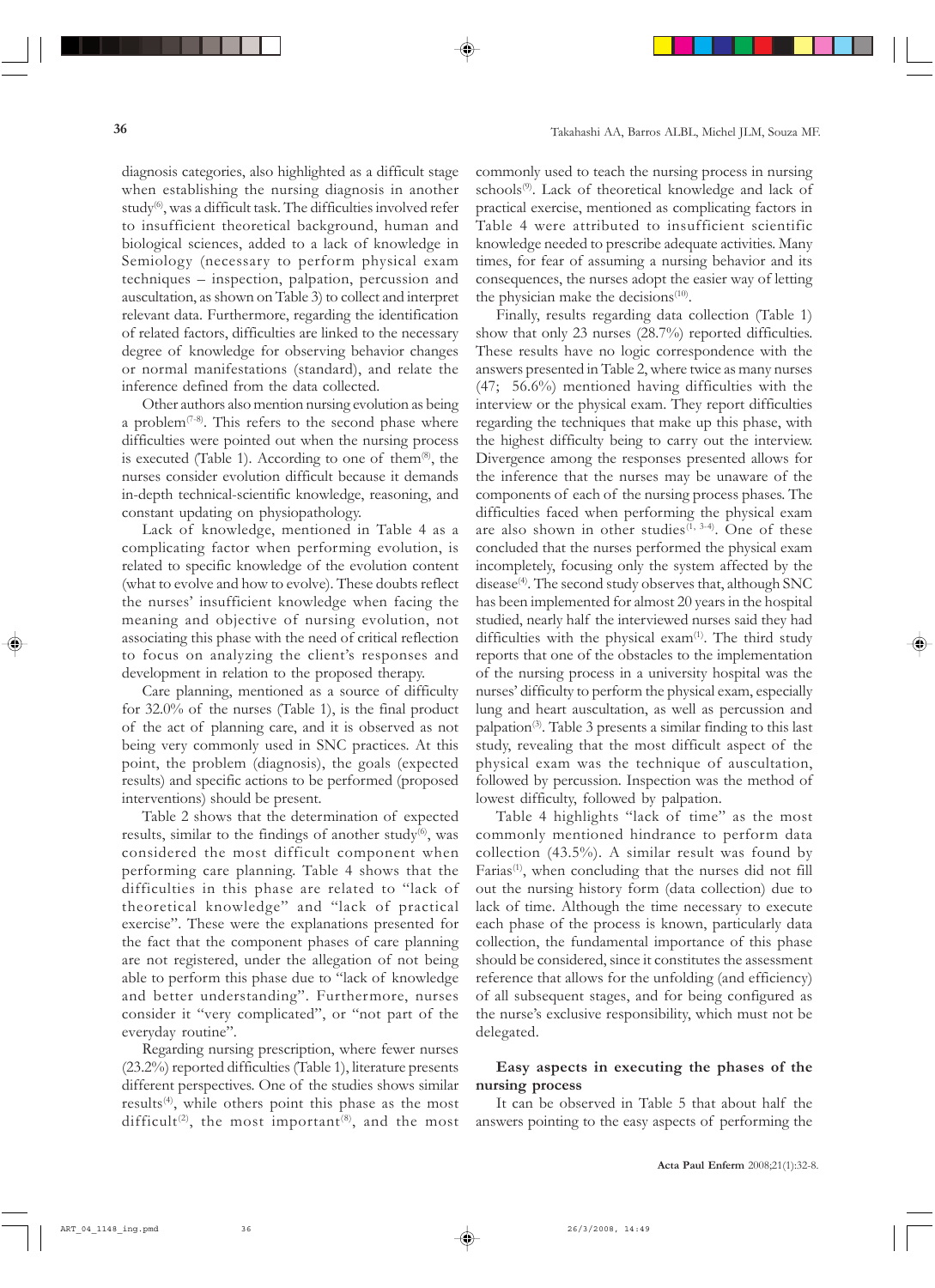diagnosis, care planning, prescription and evolution phases are predominantly related to knowledge. According to the nurses' reports, the theoretical and practical background acquired during their undergraduate course; the fact of having been executing the nursing process since they graduated and in their everyday routines; having been specifically trained for each phase; and having specific knowledge about physiopathology and the SNC itself are considered facilitators. These perceptions are encouraging. They reflect that these professionals are aware of the need to obtain specific knowledge to execute the phases of the nursing process. They also show beliefs and values that methodology use is scientifically supported on knowledge, as opposed to automatically executing the phases like bureaucratic routines and documental registration, observed in the daily practice of many nurses in health institutions.

Another relevant aspect observed in the received answers was the emphasis on the opportunity of having had practical experience of the knowledge acquired. This corroborates the fact highlighted by Carvalho<sup>(11)</sup>, when citing that, in the percentile chart of mnemonic retention, students retain 90% of what is taught when they listen and promptly perform the instructions they received.

In this context, it can be stated that the challenge of being in real, dynamic situations is a strong encouragement for learning. The importance of experience in decision-making is emphasized, because the breadth and the extension of knowledge of the experts, obtained from opportunities to apply theory to real situations, greatly stresses the capacity of critical thinking $(12)$ .

ìHaving performed or executed the previous stages of the phase of the nursing process" was also mentioned in some answers as a facility for the completion of planning, prescription and evolution. These answers suggest the perception they have of the nursing process as a sequence of interrelated and interdependent actions. They demonstrate understanding about why the execution is dependent on the previous phases for the understanding, diagnosis and execution of the later phases. This process is called critical reasoning $(13)$ .

"Using the book as a reference source" was mentioned as a facilitator to perform diagnosis and care planning. Using books as reference sources reflects the importance placed in reading for seeking and to complement knowledge, as well as to obtain answers to the problems found. People turn to reading whenever they start to organize their acquired knowledge, from situations brought up front by reality and how people act when faced with these situations; when they start to establish relationships between experiences and try to solve the problems that come  $up^{(14)}$ .

## **CONCLUSIONS AND IMPLICATIONS FOR THE NURSING PRACTICE**

The center of the easy aspects reported by the nurses for executing the phases of the nursing process is generally associated with the theoretical and practical knowledge needed. Once again, this convergence highlights the importance and value that the nurses assign to adequate and necessary scientific knowledge, as a basis for decision-making when choosing interventions to provide patient care, subsidizing clinical and critical reasoning in nursing.

Lack of sufficient knowledge about the nursing process becomes a barrier for the nurses' compliance to its execution in healthcare institutions. When performed without the necessary knowledge, it is simply done as the completion of an institutional task, without the collective awareness of how important this process is for the nurses' development as health professionals with social responsibilities.

Another aspect to be observed is that, although most nurses reported having learned and executed the phases of the process during their undergraduate courses, the difficulties were expressive, showing the insufficiency of the theoretical and practical preparation of the nurse for the systematization of nursing care after they finish their graduate courses.

Thus, the importance of reflecting on the curriculum and the thematic content offered in the nursing schools is highlighted, since these should prioritize the verticalization of knowledge, enabling a more in-depth approach, as opposed to horizontal teaching, where the student acquires superficial and insufficient knowledge for the practice of the nursing process. This need becomes more urgent when the difficulties found by the nurses when performing the process, reported in this study and others, are evidenced by gaps in nursing teaching, since, not being approached during the academic training, reverberate as difficulties and noncompliance to the execution of the nursing process in the professional life.

Yet another aspect to be considered is the revision of training according to the biomedical model, still performed by many professors in nursing undergraduate courses, emphasizing the affected biological structure, i.e., the disease. This perspective is inadequate to the nursing outlook. It is necessary to consider the whole individual and diagnose the affected needs.

From this context, the reevaluation of the theoretical education of the nursing process is suggested, as well as the re-structuring of the practical activities in the undergraduate courses. Furthermore, the following strategies are suggested in order to improve the quality of education and professional practice of the nurses: residence